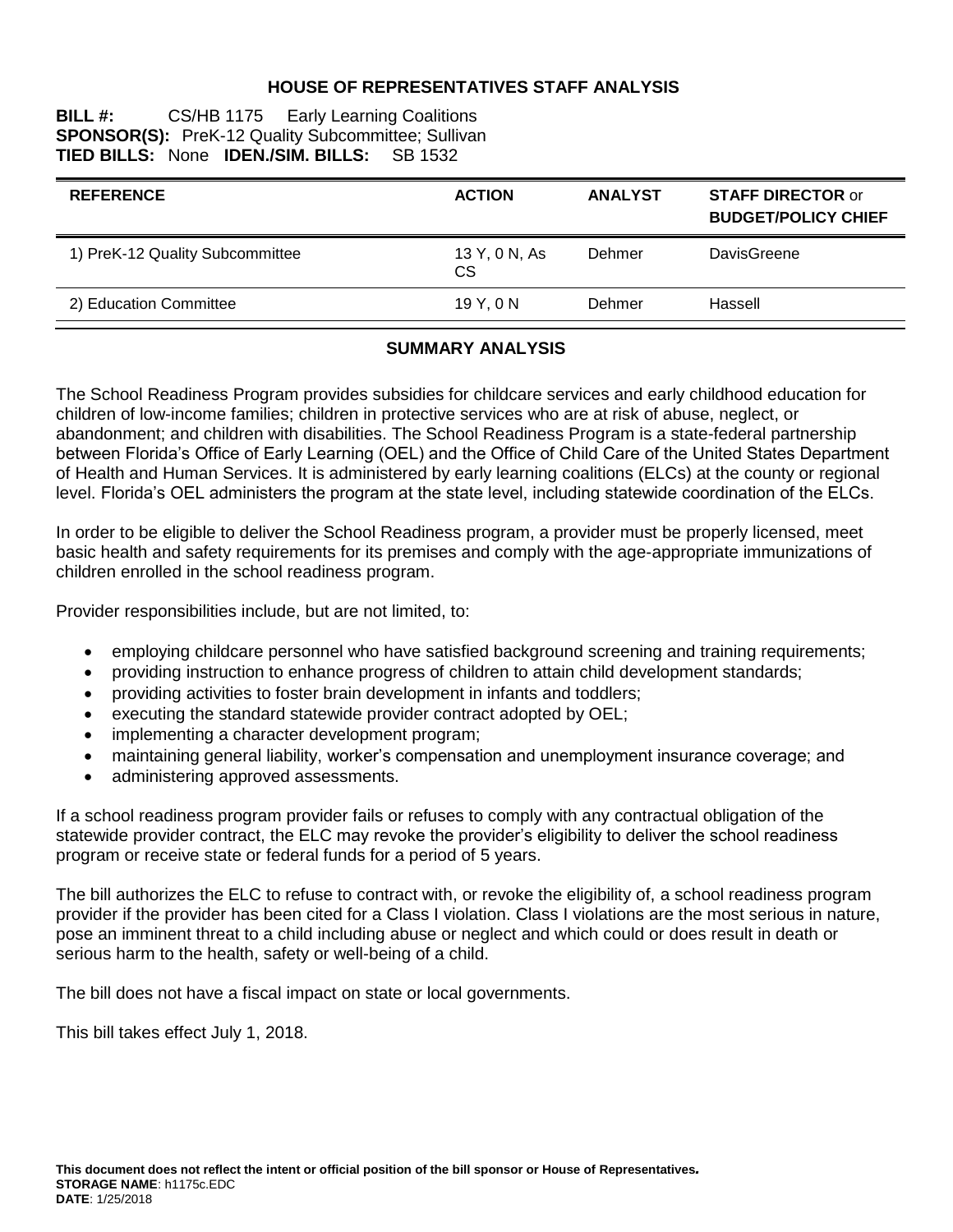## **FULL ANALYSIS**

## **I. SUBSTANTIVE ANALYSIS**

## A. EFFECT OF PROPOSED CHANGES:

### **Present Situation**

Established in 1999,<sup>1</sup> the School Readiness Program provides subsidies for childcare services and early childhood education for children of low-income families; children in protective services who are at risk of abuse, neglect, or abandonment; and children with disabilities.<sup>2</sup> The School Readiness Program offers financial assistance for child care to support working families and children to develop skills for success in school and provides developmental screening and referrals to health and education specialists where needed. These services are provided in conjunction with other programs for young children such as Head Start, Early Head Start, and the Voluntary Prekindergarten Education (VPK) Program.<sup>3</sup>

The School Readiness Program is a state-federal partnership between Florida's Office of Early Learning (OEL)<sup>4</sup> and the Office of Child Care of the United States Department of Health and Human Services.<sup>5</sup> It is administered by early learning coalitions (ELCs) at the county or regional level.<sup>6</sup>

Florida's OEL administers the program at the state level, including statewide coordination of the ELCs.<sup>7</sup> The OEL administers the federal Child Care and Development Fund, which funds are used to implement the School Readiness Program. Florida law requires the OEL to focus on improving the educational quality of all program providers participating in the School Readiness Program while preserving parental choice by permitting parents to choose from a variety of child care categories.<sup>8</sup> The OEL must adopt, in rule, a statewide provider contract to be used by each School Readiness Program provider, review and approve each ELC's school readiness plan every 2 years, and monitor and evaluate the performance of each ELC in administering the School Readiness Program and the VPK. 9

The Florida Department of Children and Families' Office of Child Care Regulation (DCF), as the agency responsible for the state's childcare provider licensing program, inspects licensed and license exempt childcare providers that provide the School Readiness Program for specified health and safety standards.<sup>10</sup> The law authorizes a county to designate a local licensing agency to license providers if its licensing standards meet or exceed DCF's standards. Five counties have done this – Broward, Hillsborough, Palm Beach, Pinellas, and Sarasota. Thus, in these five counties the local licensing

 $\overline{a}$ 

**STORAGE NAME**: h1175c.EDC **PAGE: 2 DATE**: 1/25/2018

<sup>&</sup>lt;sup>1</sup> Section 1, ch. 99-357, L.O.F.

<sup>&</sup>lt;sup>2</sup> Section 1002.87, F.S.

<sup>3</sup> Florida Office of Early Learning, *Parents,*

[http://www.floridaearlylearning.com/parents/early\\_learning\\_programs\\_and\\_services/school\\_readiness.aspx](http://www.floridaearlylearning.com/parents/early_learning_programs_and_services/school_readiness.aspx) (last visited January 10, 2018).

 $4 \text{ In } 2013$ , the Legislature established the Office of Early Learning in the Office of Independent Education and Parental Choice within the Department of Education (DOE).The office is administered by an executive director and is fully accountable to the Commissioner of Education but shall independently exercise all powers, duties, and functions prescribed by law, as well as adopt rules for the establishment and operation of the School Readiness Program and the VPK Program. Section 1, ch. 2013-252, L.O.F., *codified as* s. 1002.213, F.S.

<sup>5</sup> *See* U.S. Department of Health and Human Services, *Child Care and Development Fund Fact Sheet*, <http://www.acf.hhs.gov/programs/occ/fact-sheet-occ> (last visited January 10, 2018).

<sup>6</sup> Section 1002.83, F.S*.*

 $7$  Section 1001.213(3), F.S.

<sup>&</sup>lt;sup>8</sup> Section 1002.82(1) and (2)(a)-(b), F.S. Care and curriculum by a faith-based provider must not be limited or excluded in any of these categories. Section 435.07(4)(c), F.S.

 $9^9$  Section 1002.82(2)(e), (m), and (p), F.S.

<sup>10</sup>*See* ss. 402.301-319, F.S., and Parts V and VI, ch. 1002, F.S.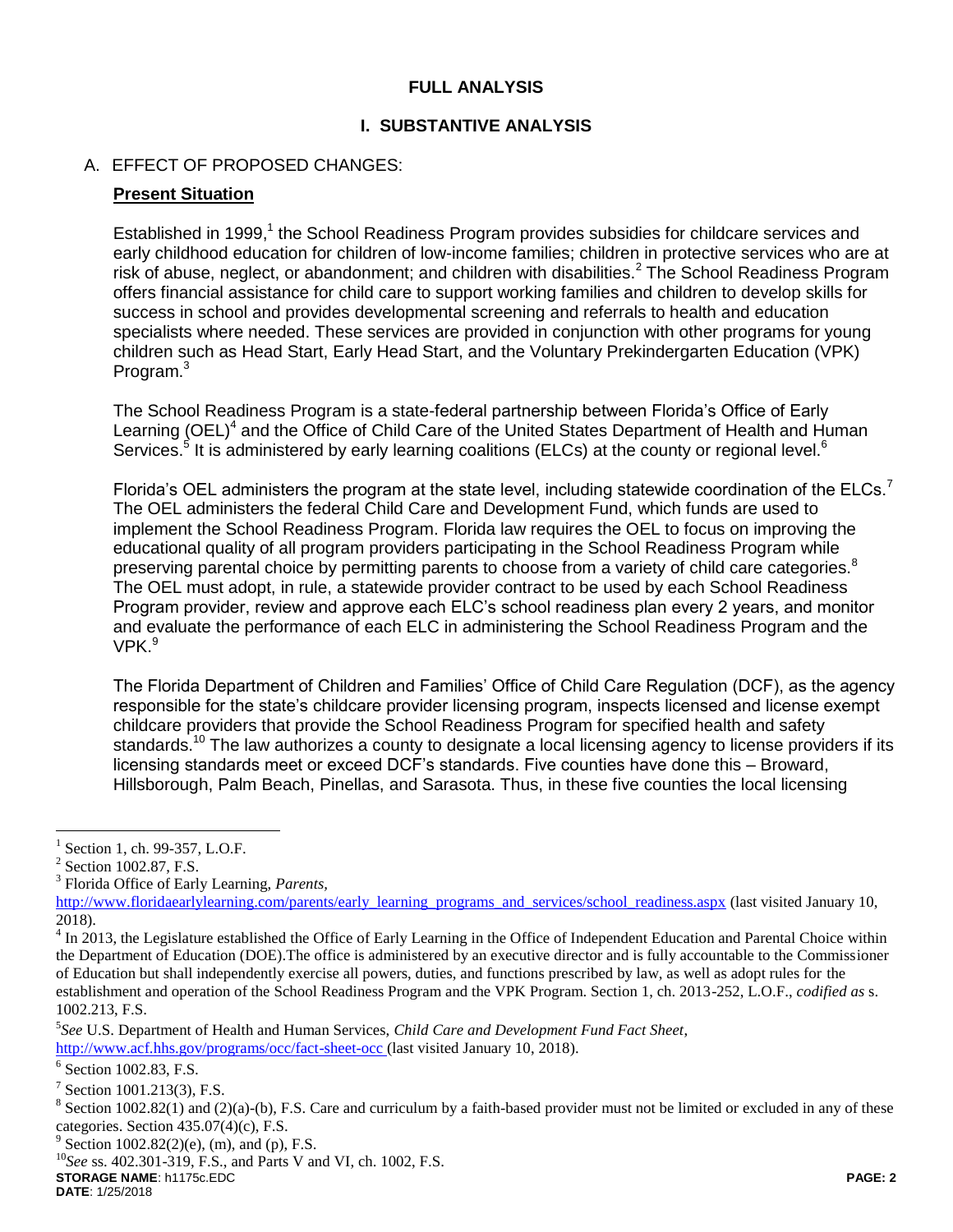agency, not DCF, inspects childcare providers that provide the School Readiness Program<sup>11</sup> for health and safety standards.

In order to be eligible to deliver the School Readiness program, a provider must be:

- a licensed child care facility;
- a licensed or registered family day care home (FDCH);
- a licensed large family child care home (LFCCH);
- a public school or nonpublic school;
- a license-exempt faith-based child care provider;
- a before-school or after-school program; or
- an informal childcare provider authorized in the state's Child Care and Development Fund  $plan.<sup>12</sup>$

All school readiness providers must be inspected<sup>13</sup> to ensure compliance with basic health and safety for its premises and comply with the age-appropriate immunizations of children enrolled in the school readiness program. For licensed providers, compliance with the requirements for licensure meets these requirements. DCF or the local licensing agency verify compliance with the specified health and safety requirements. School Readiness registered family day care homes and providers not subject to licensure by the DCF must also meet these requirements as verified by inspection by DCF or the local licensing agency.<sup>14</sup> In addition, each childcare facility, family day care home, and large family day care home must annually submit an affidavit of compliance with the requirement to report instances of child abuse, abandonment, or neglect.<sup>15</sup>

Provider responsibilities include, but are not limited, to:

- employing childcare personnel who have satisfied background screening and training requirements;
- providing instruction and activities to enhance the age-appropriate progress of each child to attain the child development standards adopted by OEL;
- providing activities to foster brain development in infants and toddlers in an environment rich in language and music and visual, tactile, auditory, and linguistic stimulation and including 30 minutes of reading to children each day;
- executing the standard statewide provider contract adopted by OEL;
- implementing a character development program;
- maintaining minimum general liability insurance coverage;
- maintaining any required worker's compensation insurance and any required unemployment compensation insurance;
- administering pre-assessments and post-assessments that have been approved by the OEL, but only if the provider chooses to administer such assessments;<sup>16</sup>

If a school readiness program provider fails or refuses to comply with any contractual obligation of the statewide provider contract, the ELC may revoke the provider's eligibility to deliver the school readiness program or receive state or federal funds for a period of 5 years.<sup>17</sup>

 $\overline{a}$ 

<sup>&</sup>lt;sup>11</sup> Section 402.306(1), F.S.; Department of Children and Families, *Licensing Information*[, http://www.myflfamilies.com/service](http://www.myflfamilies.com/service-programs/child-care/licensing-information)[programs/child-care/licensing-information](http://www.myflfamilies.com/service-programs/child-care/licensing-information) (last visited January 10, 2018).

<sup>&</sup>lt;sup>12</sup> Section 1002.88(1)(a), F.S. Generally speaking, informal childcare is care provided by a relative. *See CCDF State Plan, supra* note 10.

<sup>&</sup>lt;sup>13</sup> Rule 6M-4.620, F.A.C. The Department of Children and Families or the local licensing agency (whichever is applicable) is authorized to inspect school readiness providers.

<sup>&</sup>lt;sup>14</sup> Section 1002.88(1)(c), F.S.

<sup>&</sup>lt;sup>15</sup> Section 402.319(3), F.S.

 $16$  Section 1002.88(1), F.S.

 $17$  Section 1002.88(2), F.S.

**STORAGE NAME**: h1175c.EDC **PAGE: 3**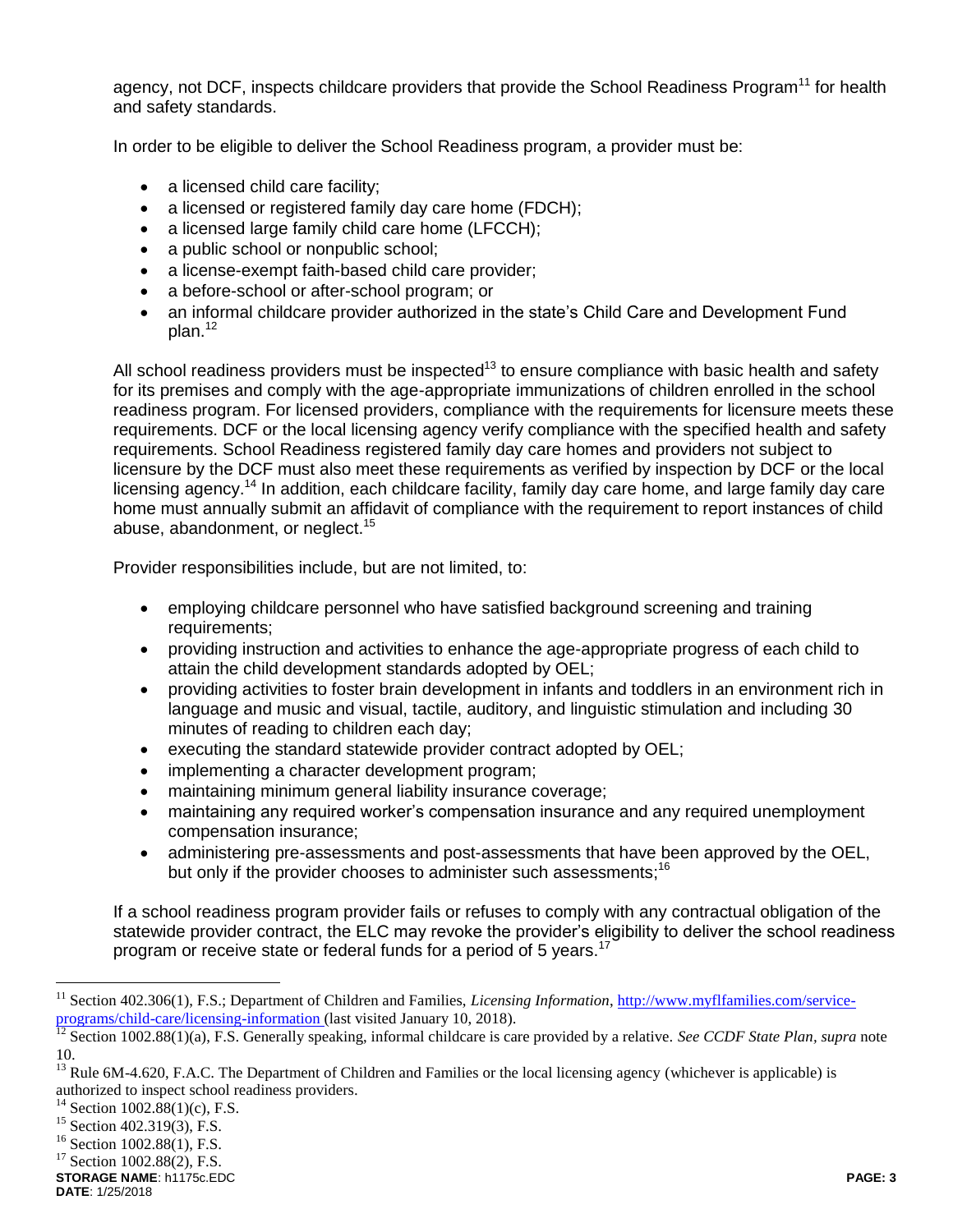Currently, ELCs may terminate a provider's contract if the provider has one or more Class I violations, five or more Class II violations or six or more Class III violation, and the violation(s) pose an immediate and serious danger to the health, safety or welfare of the children in care.<sup>18</sup>

Class I violations are the most serious in nature, pose an imminent threat to a child including abuse or neglect and which could or does result in death or serious harm to the health, safety or well-being of a child. Class II violations are less serious than Class I violations, and could pose a threat to the health, safety or well-being of a child, although the threat is not imminent. Class III violations are less serious than either Class I or Class II violations, and pose a low potential for harm to children.<sup>19</sup> A list of Class I, II and III violations are provided in the Office of Early Learning, School Readiness Program, Health and Safety Checklist.<sup>20</sup>

#### **Effect of Proposed Changes**

The bill authorizes ELCs to refuse to contract with, or revoke the eligibility of, a school readiness program provider if the provider has been cited for a Class I violation.

B. SECTION DIRECTORY:

**Section 1.** Amends s. 1002.88, F.S., relating to school readiness program provider standards and eligibility to deliver the school readiness program.

**Section 2.** Provides and effective date of July 1, 2018.

## **II. FISCAL ANALYSIS & ECONOMIC IMPACT STATEMENT**

- A. FISCAL IMPACT ON STATE GOVERNMENT:
	- 1. Revenues:

None.

2. Expenditures:

None.

- B. FISCAL IMPACT ON LOCAL GOVERNMENTS:
	- 1. Revenues:

None.

- 2. Expenditures:
	- None.

[http://www.floridaearlylearning.com/sites/www/Uploads/files/Statewide%20Initiatives/Health%20and%20Safety/HS%20Handbook%](http://www.floridaearlylearning.com/sites/www/Uploads/files/Statewide%20Initiatives/Health%20and%20Safety/HS%20Handbook%20Facilities_OEL-SR-6202_ADA.pdf) [20Facilities\\_OEL-SR-6202\\_ADA.pdf](http://www.floridaearlylearning.com/sites/www/Uploads/files/Statewide%20Initiatives/Health%20and%20Safety/HS%20Handbook%20Facilities_OEL-SR-6202_ADA.pdf) (last visited January 10, 2018).

 $\overline{a}$ 

<sup>18</sup> The Office of Early Learning, *School Readiness Program Health and Safety Standards Handbook, February 2017,* at 51-51, *available at* 

*Id.* at 50.

**STORAGE NAME**: h1175c.EDC **PAGE: 4 DATE**: 1/25/2018 <sup>20</sup> Office of Early Learning, *School Readiness Program, Health and Safety Checklist, Licensed /Registered Family Child Care Homes and Informal Provides, available at* <https://www.flrules.org/Gateway/reference.asp?No=Ref-07457> (last visited January 10, 2018).